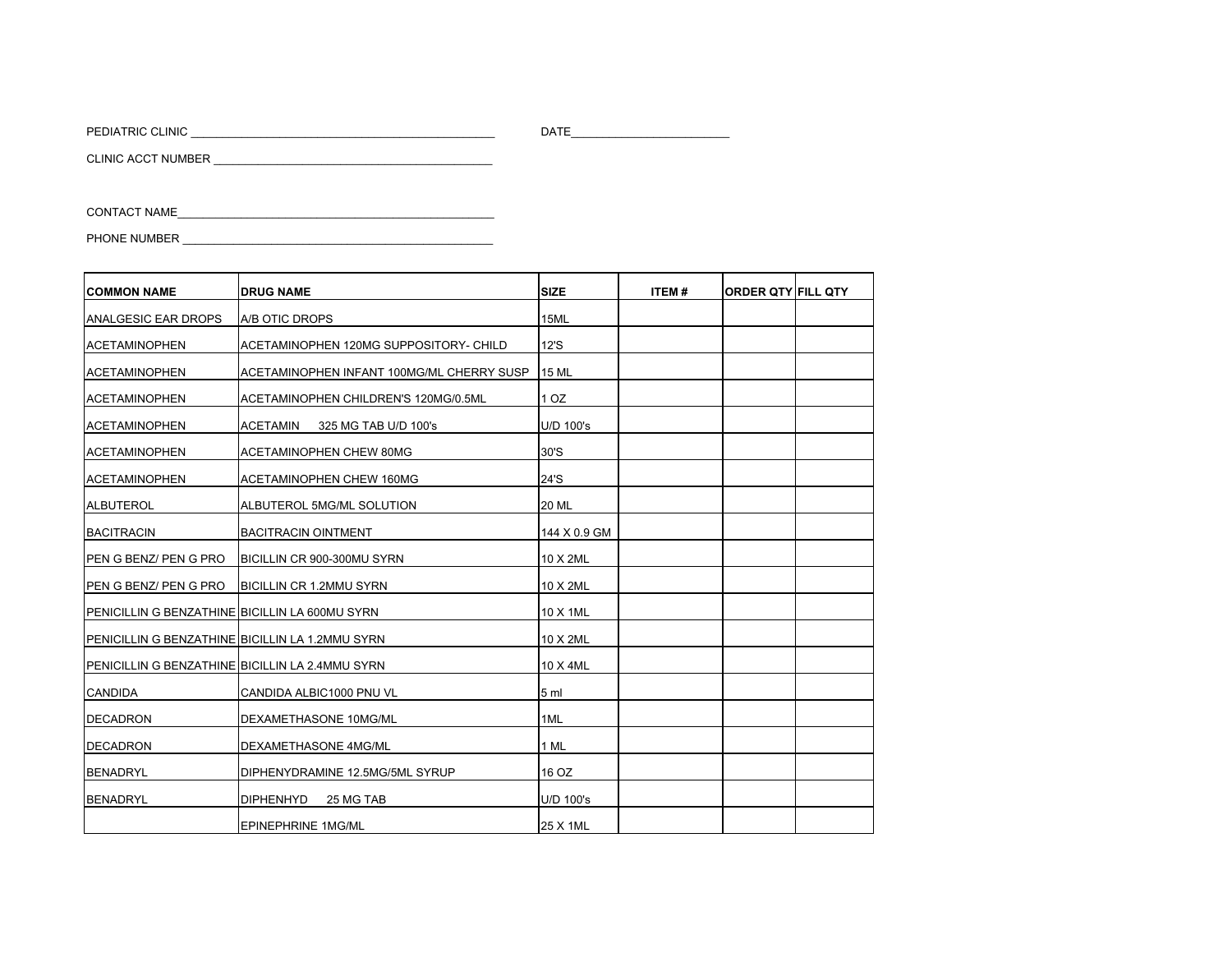| <b>ERYTHROMYCIN</b>       | ERYTHROMYCIN OPHTH OINT             | 3.5 GM          |  |
|---------------------------|-------------------------------------|-----------------|--|
| <b>HEPARIN</b>            | HEPARIN BEEF 1000 UNITS/ML          | 10 <sub>m</sub> |  |
| <b>HEPARIN</b>            | HEPARIN SOD 1M UN/ML MDV            | 10 <sub>m</sub> |  |
| <b>IBUPROFEN</b>          | IBUPROFEN CHILD FRUIT SUSP 100MG/ML | 4 OZ.           |  |
| <b>IBUPROFEN</b>          | <b>IBUPROFEN INFANT 40MG/ML</b>     | 15 ML           |  |
| <b>IBUPROFEN</b>          | IBUPROFEN 200 MG TAB                | U/D 100's       |  |
| <b>LIDOCAINE VISCOUS</b>  | LIDOCAINE 1% MDV                    | 50 ML           |  |
| <b>LIDOCAINE</b>          | LIDOCAINE VISCOUS 2 %               | 100 ml          |  |
| LIDOCAINE/EPINEPRHINE     | LIDO/EPI<br>1 % MDV                 | 20 ml           |  |
| <b>EMLA CREAM</b>         | LIDOCAINE/PRILOCAINE CREAM          | 30 GM           |  |
| <b>MAALOX</b>             | ALA-MAG                             | 12 OZ           |  |
| <b>BACTROBAN</b>          | MUPIROCIN OINTMENT                  | 10 X 1 GM       |  |
| <b>PREDNISOLONE</b>       | PREDNISOLONE SUSP 15MG/5ML          | 480 ML          |  |
| <b>PREDNISONE</b>         | PREDNISONE 10 MG TABLETS            | U/D 100'S       |  |
| NEOSPORIN OINT            | TRIPLE ANTIB ONT                    | 144 X 0.9 GM    |  |
| NEOSPORIN OPHTH OTIC      | NEO/POLY/B HC OTIC SUSPENSION       | 10 ML           |  |
| <b>PROMETHAZINE</b>       | PHENERGAN<br>25 MG AMP              | $1 \text{ ml}$  |  |
| POLYSPORIN OINT           | BACITRACIN/POLYSPORIN OINT          | 144 X 0.9 GM    |  |
| <b>PROMETHAZINE</b>       | PROMETHAZINE 25 MG TAB              | 100's           |  |
| <b>PROMETHAZINE</b>       | PROMETHAZINE 25 MG/ML VL            | 25 X 1 ml       |  |
| PROMETHAZINE              | PROMETHEGAN 25 MG SUP               | 12's            |  |
| <b>PROMETHAZINE</b>       | PROMETHEGAN 12.5 MG SUP             | 12's            |  |
| S-EPINEPHRINE             | RACEPINEPHRINE 2.25%                | 30 X 0.5 ml     |  |
| <b>CEFTRIAXONE</b>        | ROCEPHIN 250MG VIAL                 | 1/VIAL          |  |
| <b>CEFTRIAXONE</b>        | ROCEPHIN 500MG VIAL                 | 1/VIAL          |  |
| <b>CEFTRIAXONE</b>        | ROCEPHIN 1 GRAM VIAL                | 1/VIAL          |  |
| <b>SILVER SULFADAZINE</b> | SILVER SULFADAZINE                  | 400 GM          |  |